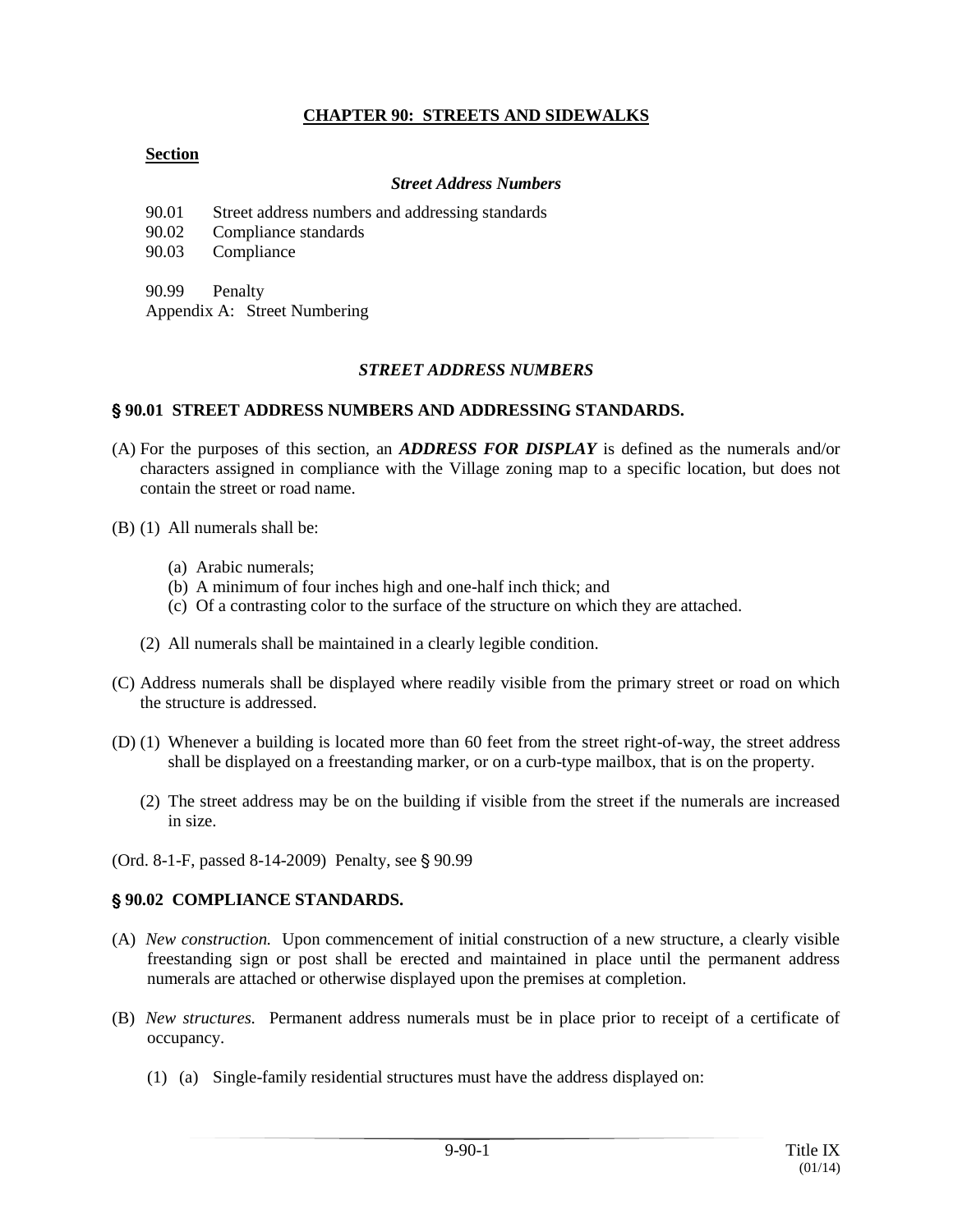- 1. The premises;
- 2. The mailbox post when the mailbox is located on the subject property; or
- 3. A freestanding post located at the driveway leading to the structure.
- (b) The address must be visible from street right-of-way.
- (2) (a) Multi-family structures must have the numeric address of the site or of the individual building displayed on the premises.
	- (b) The apartment number shall be displayed on the door or near the entrance to each unit.
- (3) (a) Business structures must have the address displayed either:
	- 1. On the building face; or
	- 2. Upon a post or freestanding sign situated at the driveway or entrance to the property when numbering on the structure is not readily visible from the street.
	- (b) A mailbox post may be used if the mailbox is situated near the street.
	- (c) In a business complex, each building shall have the numeric address displayed upon:
		- 1. The building; and
		- 2. The suite or unit numbers displayed on the door or near the entrance to each unit.
- (C) *Existing structures.*
	- (1) The following are responsible for compliance with this section:
		- (a) The resident or current occupant of any dwelling;
		- (b) The owner, manager, or occupant of any business structure; or
		- (c) The owner of any structure that is not occupied.
	- (2) Permanent address numerals shall be attached or otherwise displayed upon the structure or premises within 60 days of the adoption of this subchapter as described above.

(Ord. 8-1-F, passed  $8-14-2009$ ) Penalty, see  $\S 90.99$ 

### ' **90.03 COMPLIANCE.**

It shall be a violation of this subchapter to fail to display the address as prescribed herein, or to display any address not officially assigned.

(Ord. 8-1-F, passed 8-14-2009) Penalty, see § 90.99

# ' **90.99 PENALTY.**

- (A) Any person violating or failing to comply with any provision of  $\S$  90.01 through 90.03, upon conviction thereof, shall be fined:
	- (1) Not less than \$50 nor more than \$500; and
	- (2) The Village cost of prosecution, including reasonable attorney fees.

(B) Each day that a violation continues shall be deemed a separate offense. (Ord. 8-1-F, passed 8-14-2009)